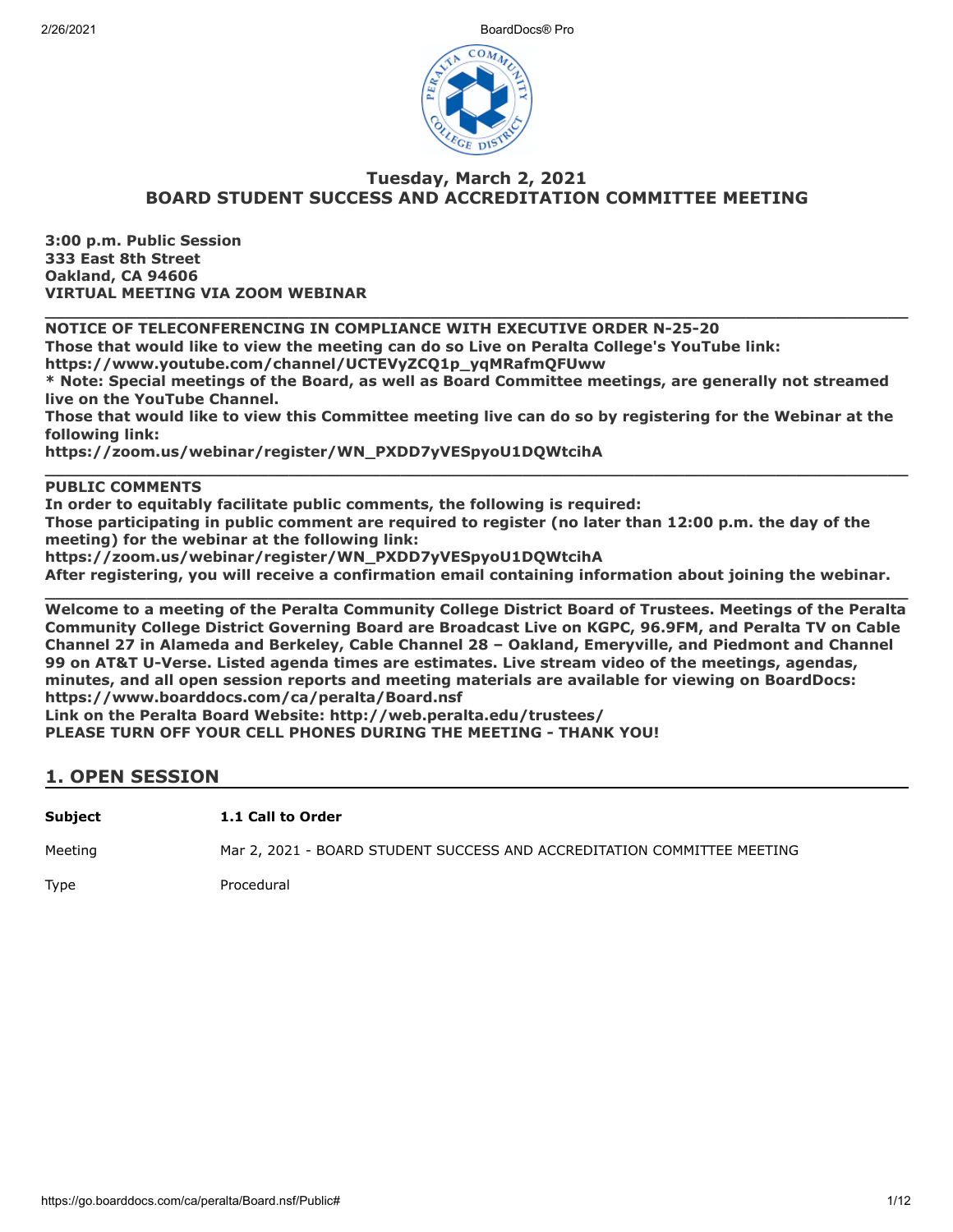# **1. OPEN SESSION Subject 1.2 Roll Call**

Meeting Mar 2, 2021 - BOARD STUDENT SUCCESS AND ACCREDITATION COMMITTEE MEETING

Type Procedural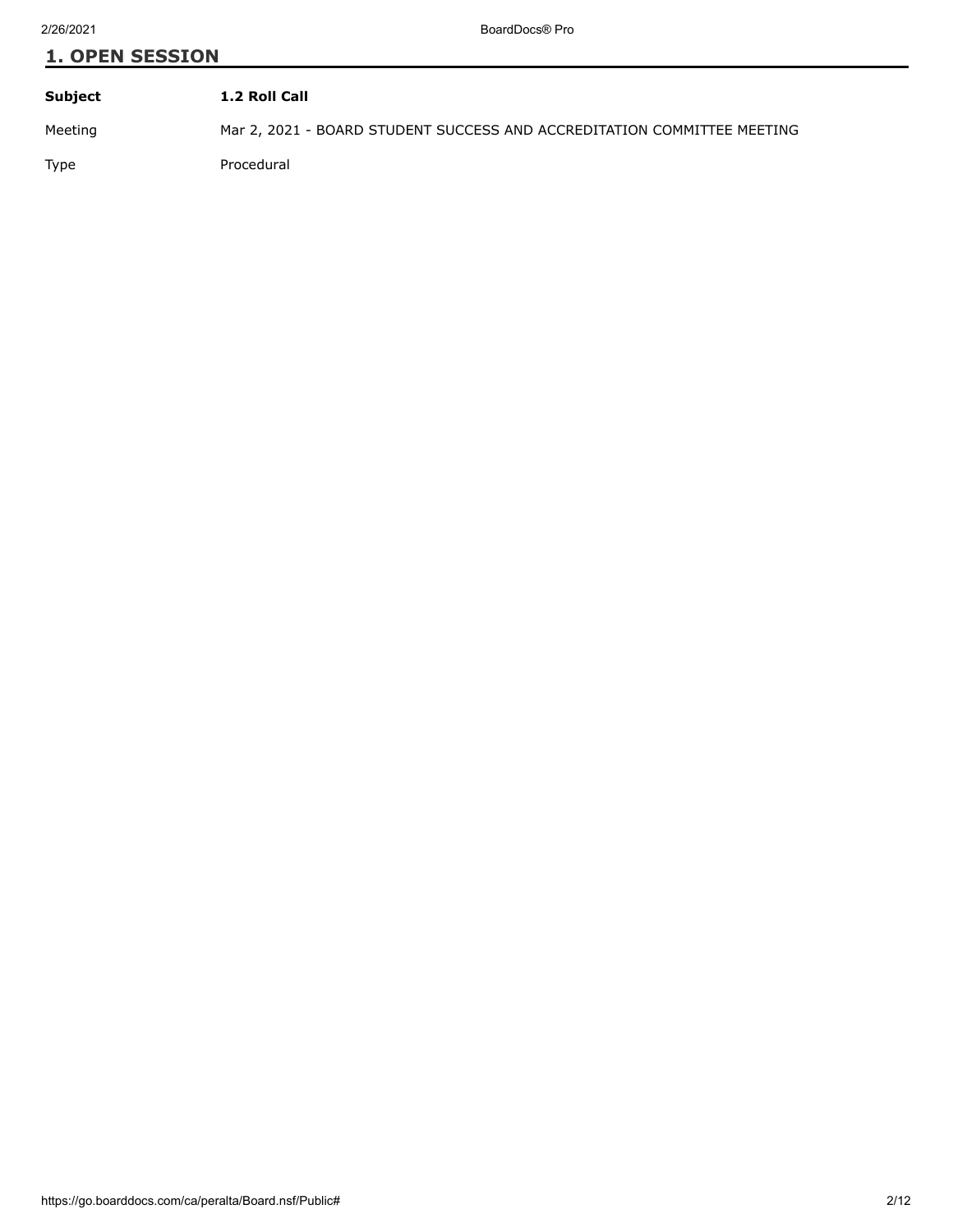## **1. OPEN SESSION**

| <b>Subject</b>        | 1.3 Approval of the Agenda                                              |
|-----------------------|-------------------------------------------------------------------------|
| Meeting               | Mar 2, 2021 - BOARD STUDENT SUCCESS AND ACCREDITATION COMMITTEE MEETING |
| <b>Type</b>           | Action                                                                  |
| <b>Preferred Date</b> | Mar 02, 2021                                                            |
| Absolute Date         | Mar 02, 2021                                                            |
| Fiscal Impact         | No                                                                      |
| Budgeted              | No                                                                      |
| <b>Budget Source</b>  | N/A                                                                     |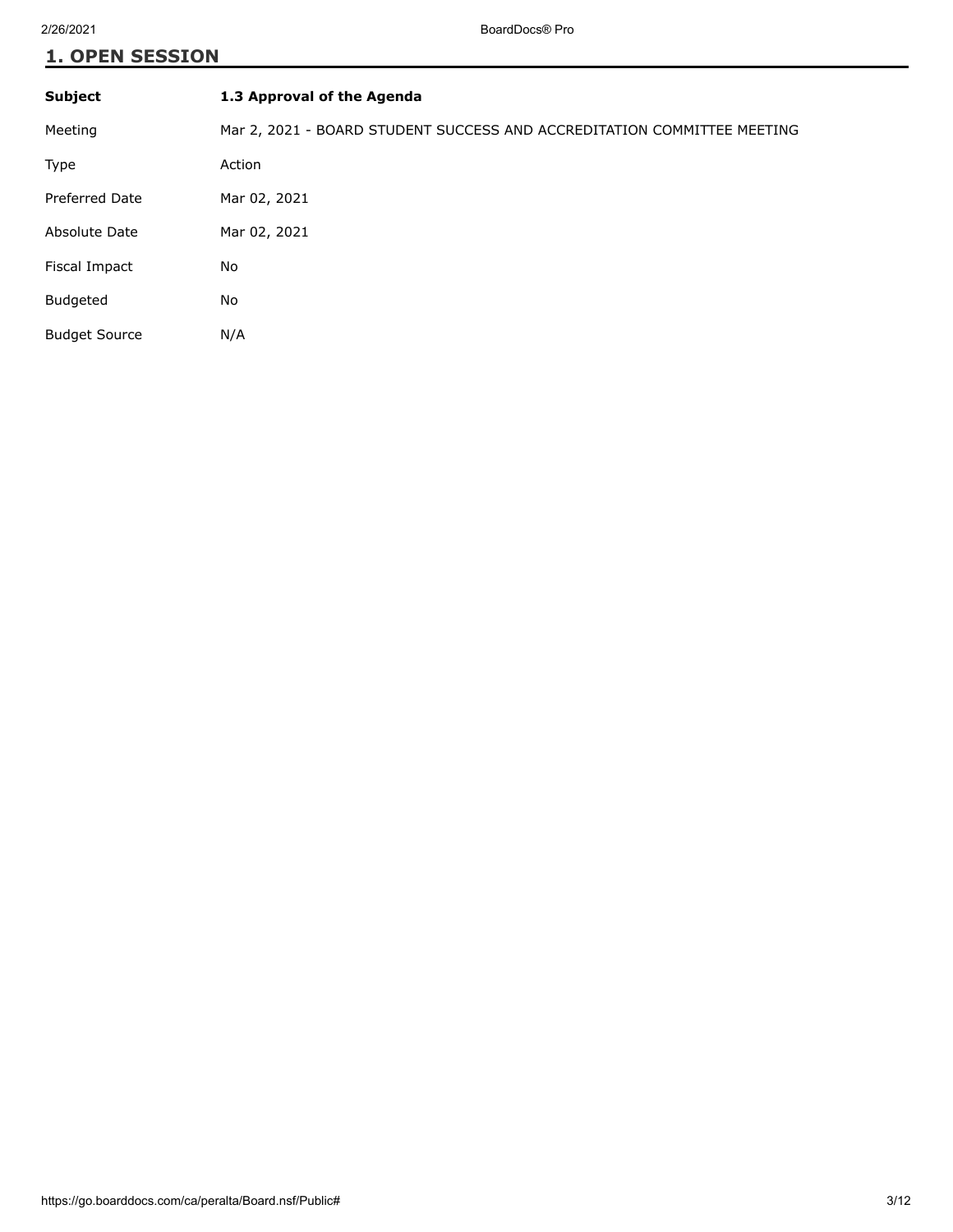#### **1. OPEN SESSION**

#### **Subject 1.4 Public Communication**

Meeting Mar 2, 2021 - BOARD STUDENT SUCCESS AND ACCREDITATION COMMITTEE MEETING

Type Information

At this time, the Board of Trustees will listen to communication from the public on matters that are not on the agenda and are within the Board's jurisdiction. Under provisions of the Brown Act, the Board and District staff are prohibited from discussing or taking action on oral requests that are not part of the agenda, but may respond briefly. A maximum of 15 minutes (up to 3 minutes per individual) will be provided for speakers under this agenda section, at the Board President's discretion. A speaker's card must be completed to request to address the Board. Requests to speak which cannot be honored within the time limit will be scheduled for subsequent meetings in the order received. Persons addressing items included on the agenda will be heard at the time the item is considered, and comments on tangential issues not directly related to the item may be ruled out of order. Cards must be received prior to the Board's consideration of the item and are honored in the order the cards are received. A speaker may yield time to another speaker up to a limit of 6 additional minutes, with no more than 5 speakers on the issue, where both have completed a speaker's card, and the yielder must identify him/herself to the Board. Speakers are asked to submit any materials to the Board Clerk and shall not approach the dais during meetings. (Please line-up when your name is called.) Further direction is provided in Board Policy and Administrative Procedure 2345 Public Participation at Board Meetings.

#### **<http://web.peralta.edu/trustees/board-policies/>**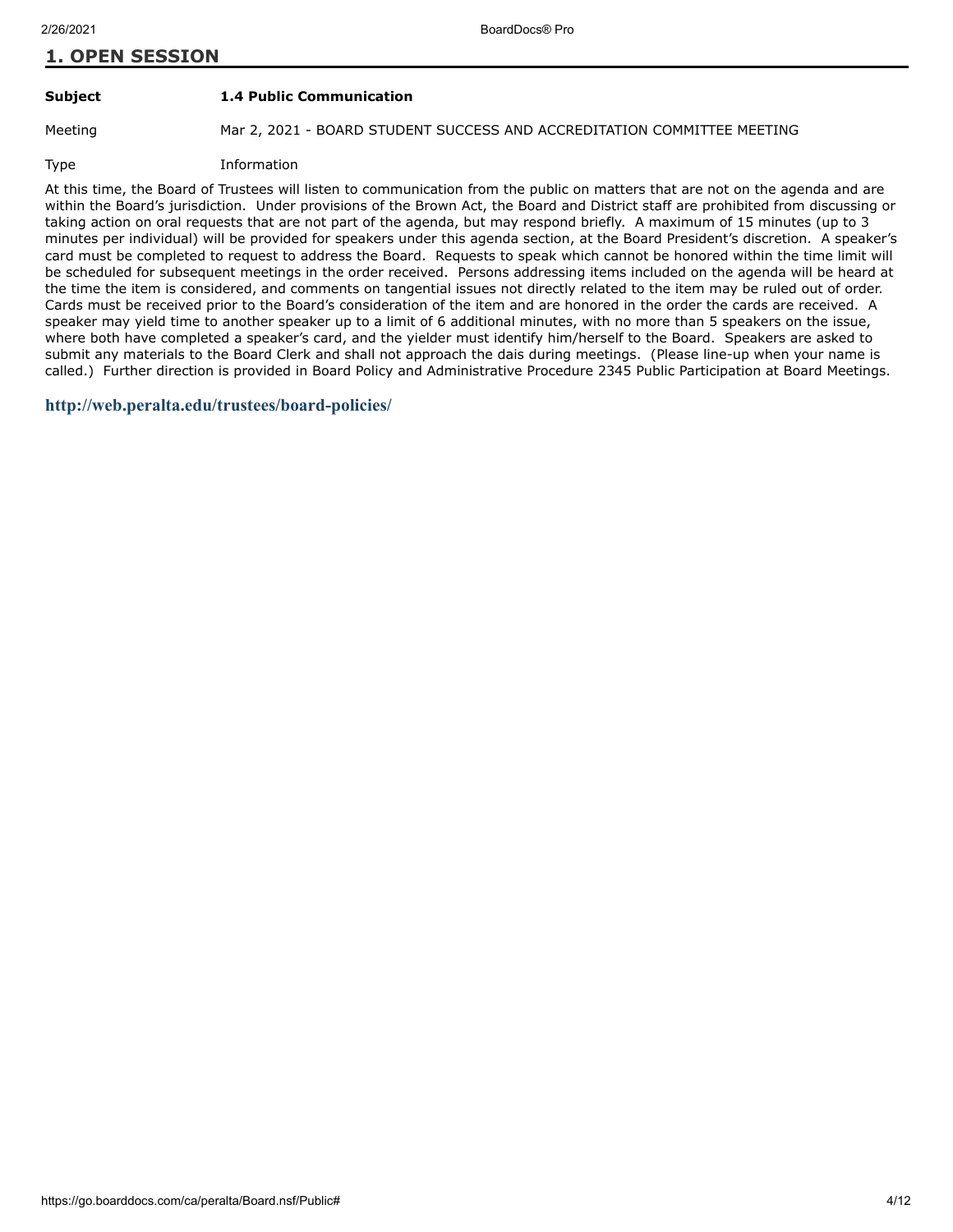| Subject | 2.1 Updates from Members of the Committee |
|---------|-------------------------------------------|
|         |                                           |

Meeting Mar 2, 2021 - BOARD STUDENT SUCCESS AND ACCREDITATION COMMITTEE MEETING

Type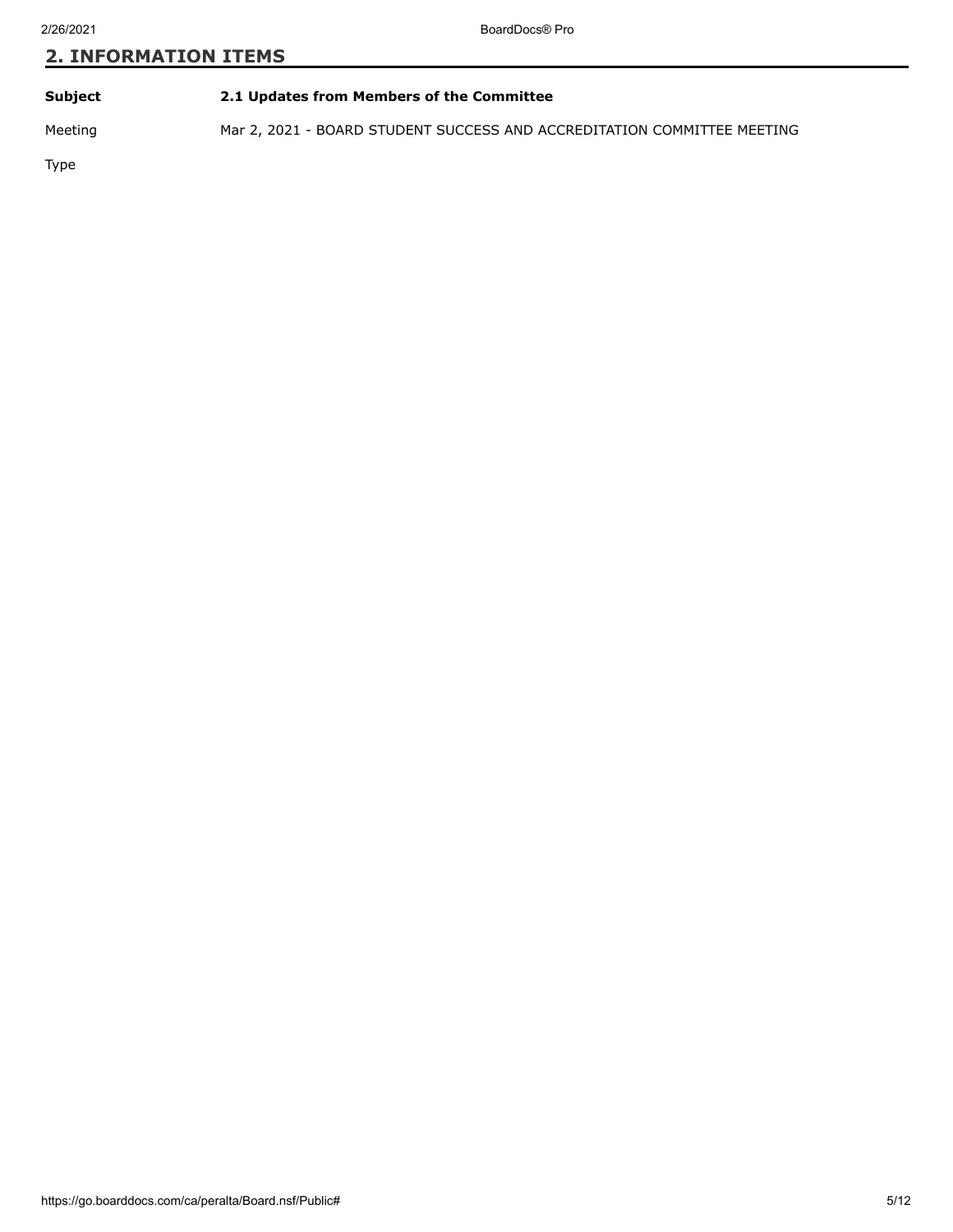| <b>2. INFORMATION ITEMS</b>                          |                                                                         |  |
|------------------------------------------------------|-------------------------------------------------------------------------|--|
| <b>Subject</b>                                       | 2.2 Discussion of Original Committee Charge                             |  |
| Meeting                                              | Mar 2, 2021 - BOARD STUDENT SUCCESS AND ACCREDITATION COMMITTEE MEETING |  |
| <b>Type</b>                                          | Information                                                             |  |
| File Attachments<br>ssa original charge.pdf (185 KB) |                                                                         |  |
|                                                      |                                                                         |  |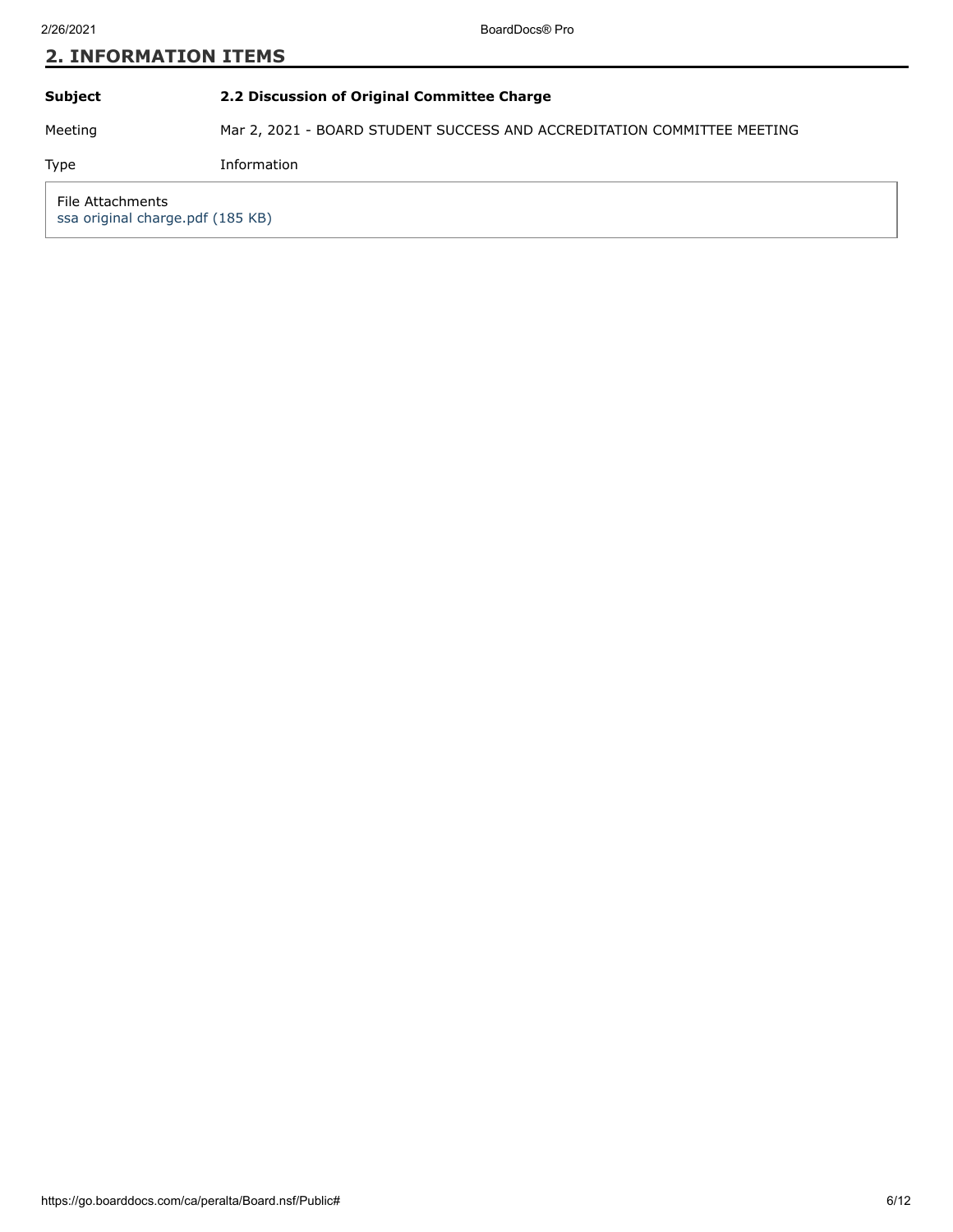#### **Subject 2.3 Discussion of Draft Committee Charter and Information**

Meeting Mar 2, 2021 - BOARD STUDENT SUCCESS AND ACCREDITATION COMMITTEE MEETING

Type Discussion

File Attachments [CHARTER SSA.pdf \(111 KB\)](https://go.boarddocs.com/ca/peralta/Board.nsf/files/BYLVMR8172CA/$file/CHARTER%20SSA.pdf) [Budget and SSA Committee Information \(1\).pdf \(386 KB\)](https://go.boarddocs.com/ca/peralta/Board.nsf/files/BYLW38836C79/$file/Budget%20and%20SSA%20Committee%20Information%20%20(1).pdf)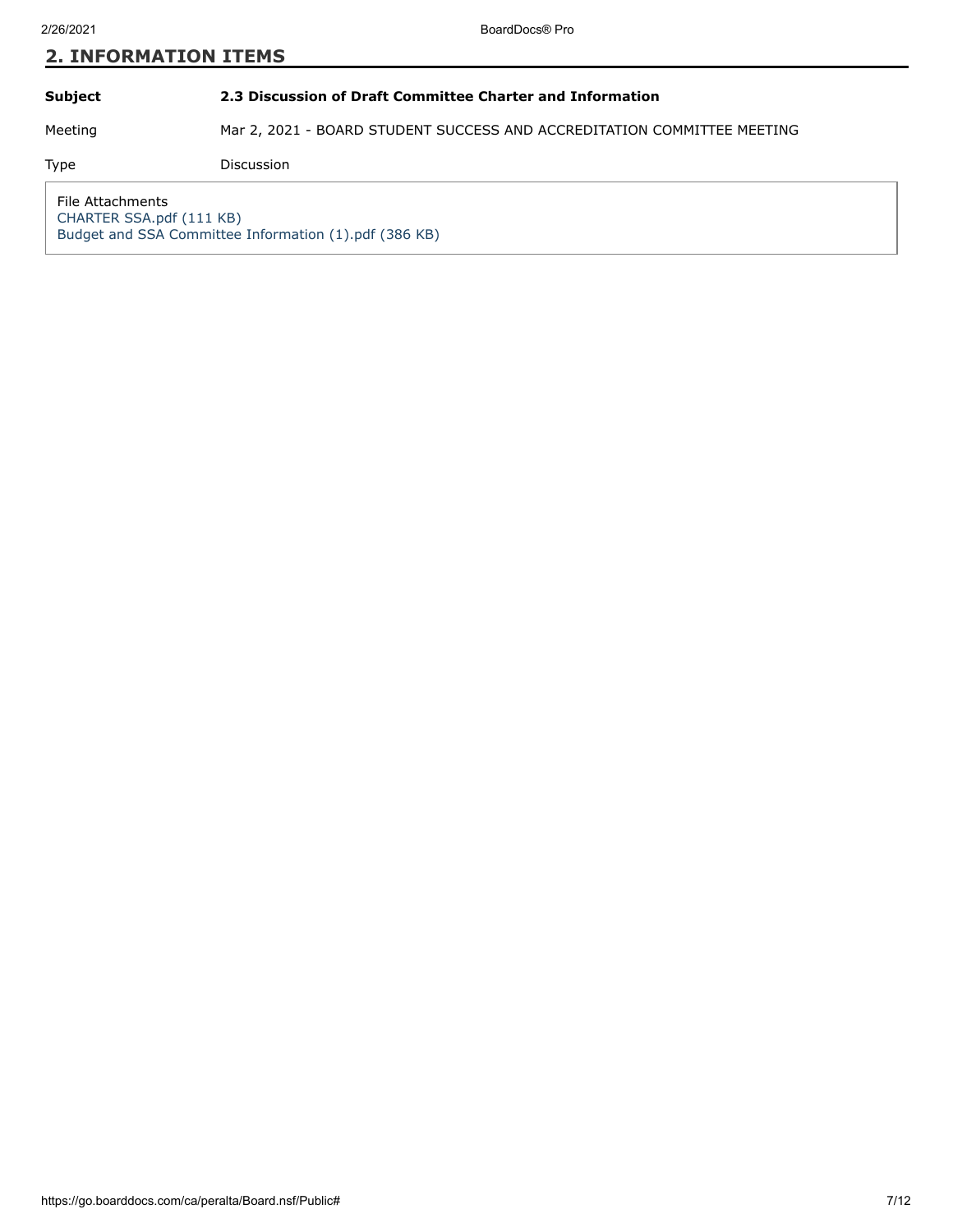#### **Subject 2.4 Discussion of 2/23 Study Session Presentation Data: Covid 19 Impacts and trends in Enrollment Management at PCCD (attach presentation from Board Meeting)**

Meeting Mar 2, 2021 - BOARD STUDENT SUCCESS AND ACCREDITATION COMMITTEE MEETING

.

Type Discussion

File Attachments [Impact of COVID at Peralta CCD 2-11-2021 - corrected.pdf \(1,321 KB\)](https://go.boarddocs.com/ca/peralta/Board.nsf/files/BYLVQE81D6C7/$file/Impact%20of%20COVID%20at%20Peralta%20CCD%202-11-2021%20-%20corrected.pdf)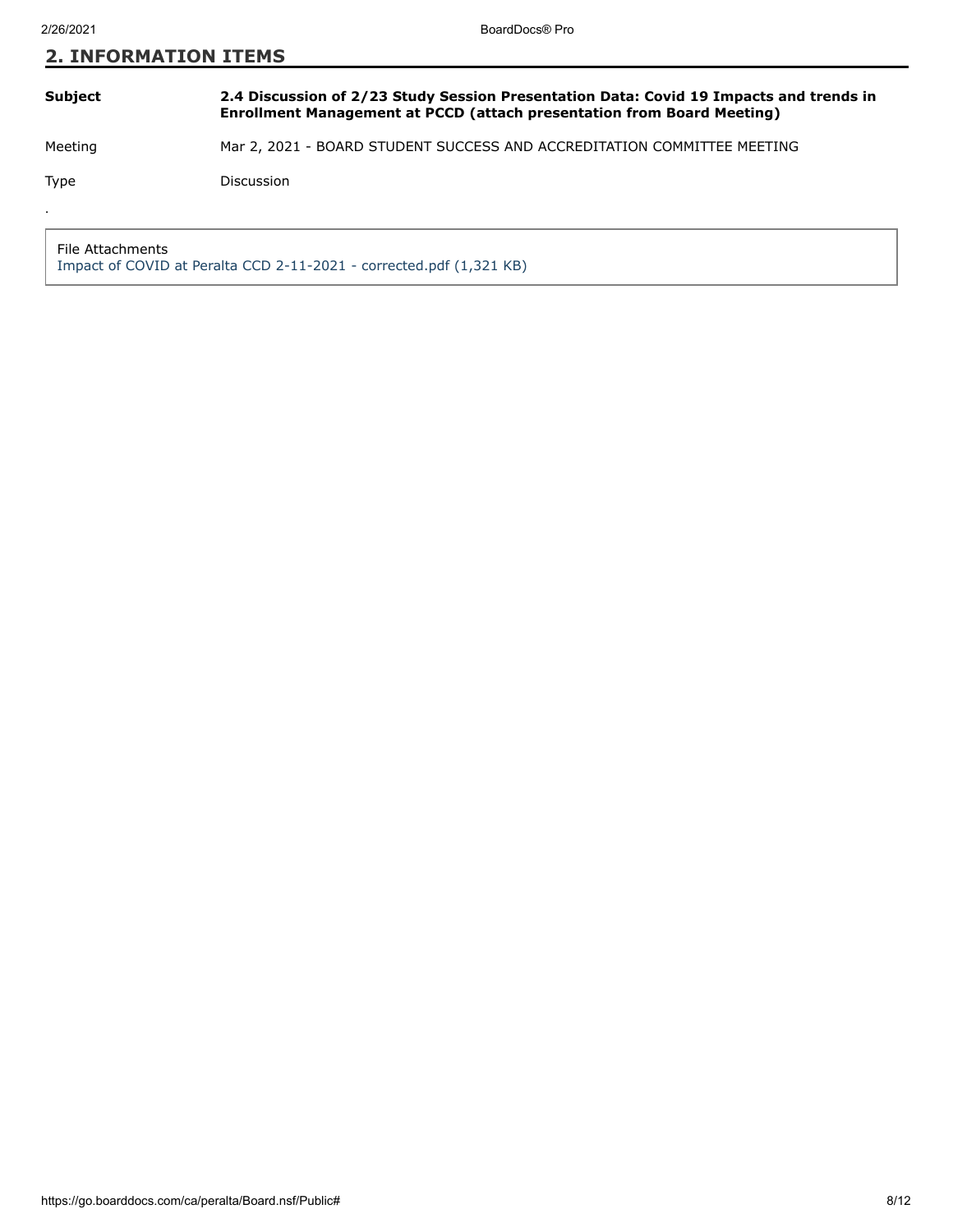| Subject     | 2.5 Agenda Items of Priority or Interest from Board Members             |
|-------------|-------------------------------------------------------------------------|
| Meeting     | Mar 2, 2021 - BOARD STUDENT SUCCESS AND ACCREDITATION COMMITTEE MEETING |
| <b>Type</b> | Information                                                             |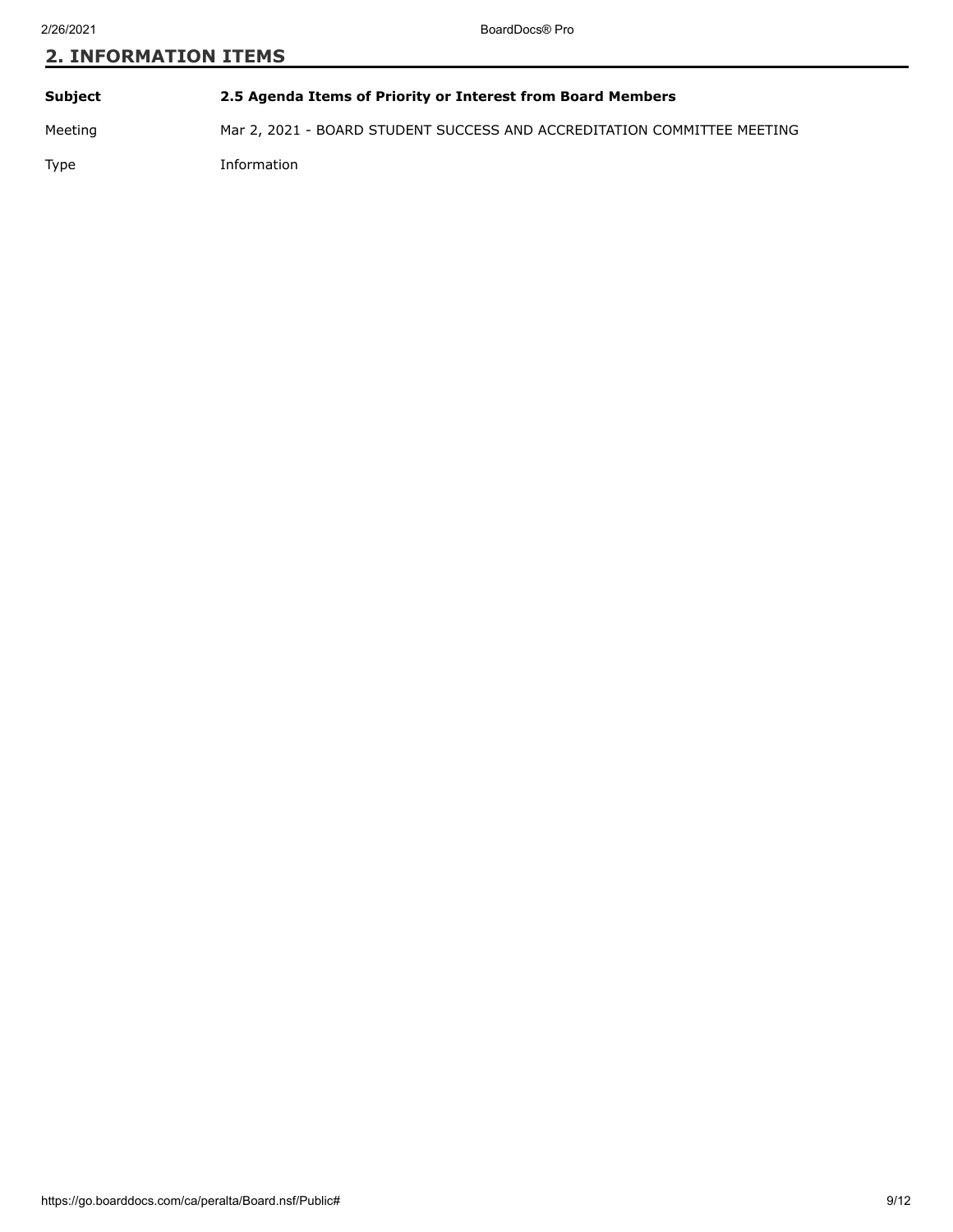| <b>Subject</b> | 2.6 Short and Long-Term Vision for the Committee                        |
|----------------|-------------------------------------------------------------------------|
| Meeting        | Mar 2, 2021 - BOARD STUDENT SUCCESS AND ACCREDITATION COMMITTEE MEETING |
| Type           | Information                                                             |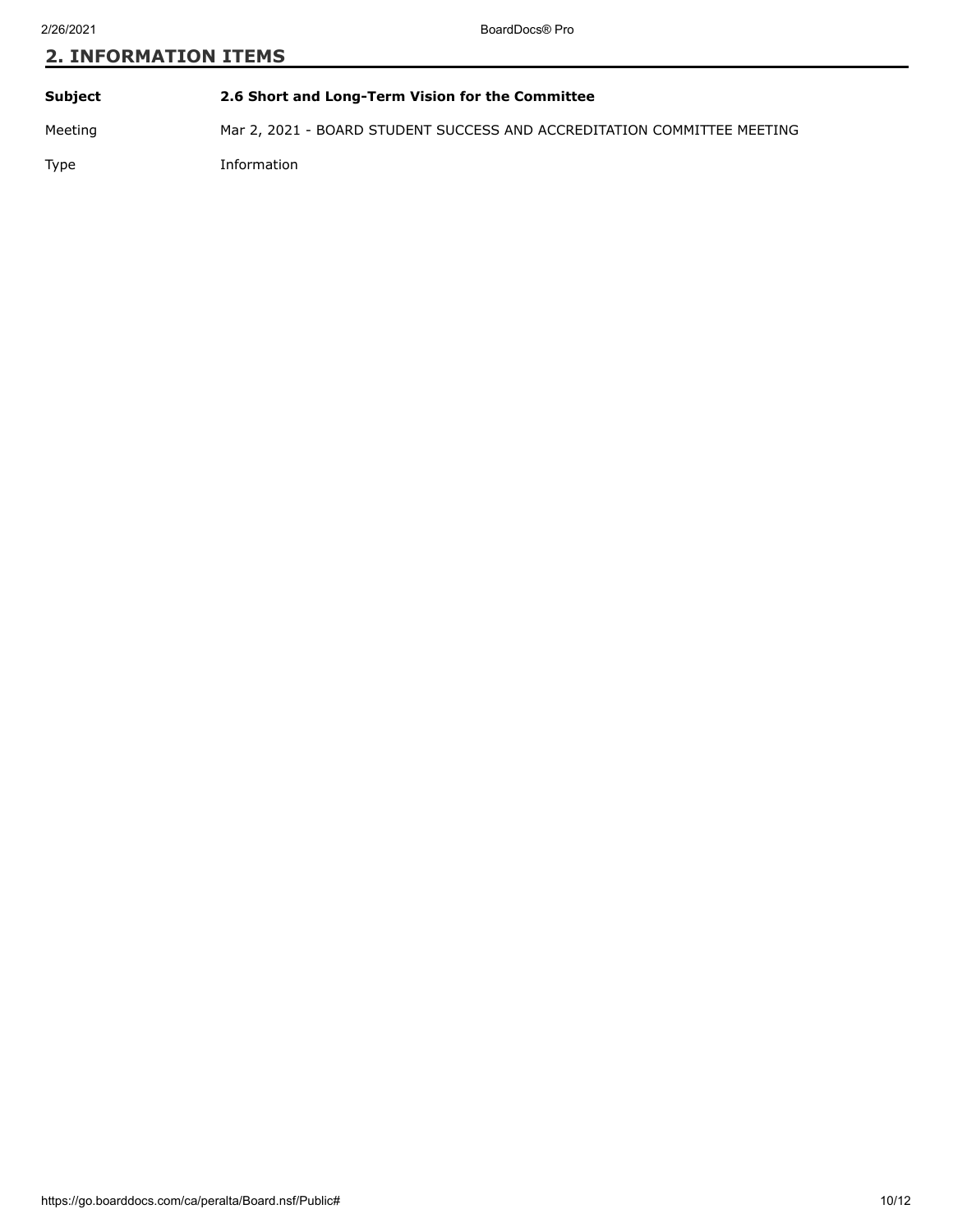# **Subject 2.7 Scheduling of Committee Meetings for the Year** Meeting Mar 2, 2021 - BOARD STUDENT SUCCESS AND ACCREDITATION COMMITTEE MEETING Type Information